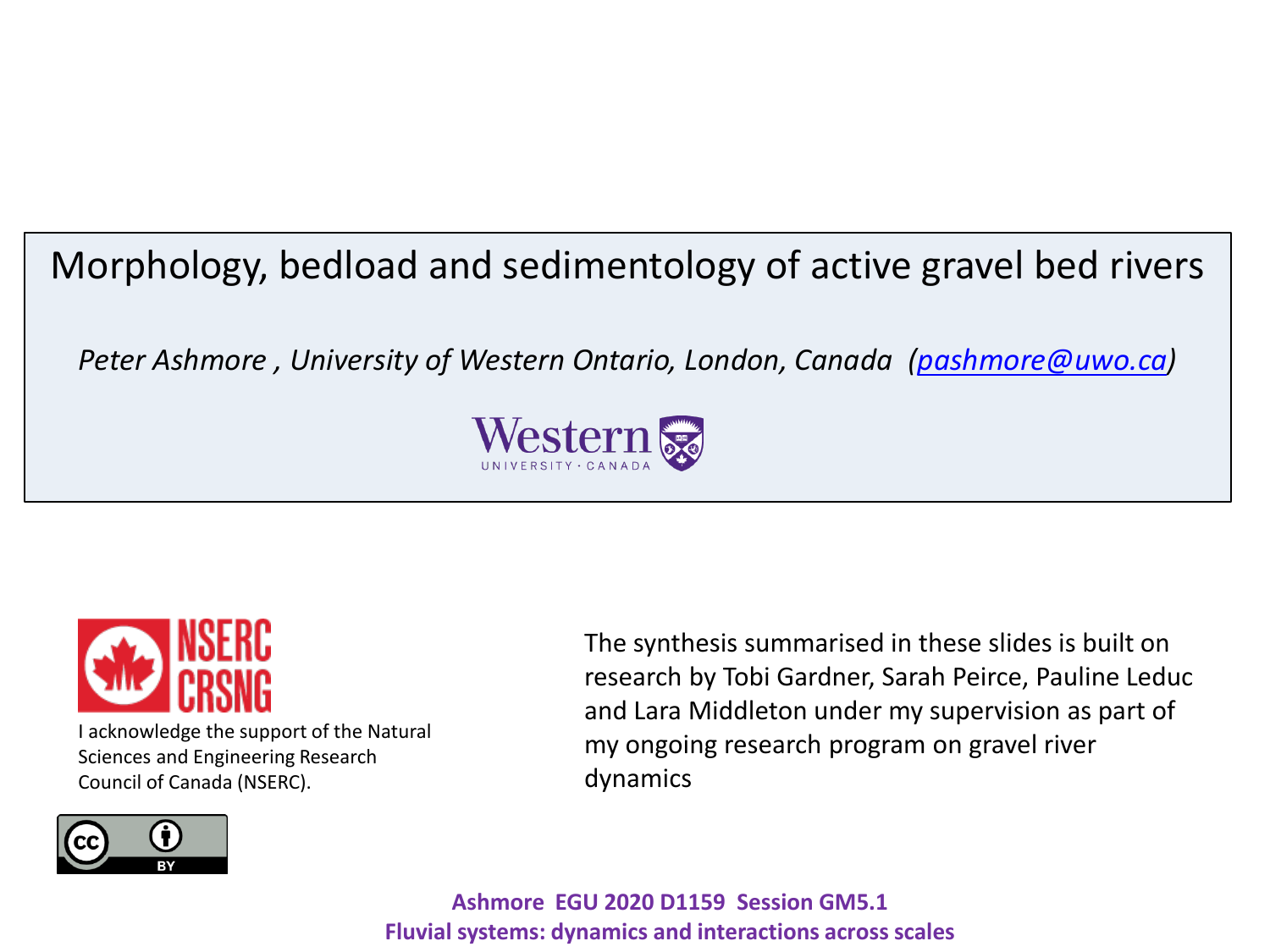## Morphology, bedload and sedimentology of active gravel bed rivers *Peter Ashmore , University of Western Ontario, London, Canada (pashmore@uwo.ca)*

The paper integrates ideas about gravel river dynamics and sedimentology built around the idea of the "morphological active layer", its variability and relation to stream power, and its control of bedload transport rate and bed particle mobility, as well as deposit geometry. The summary generalizations are based on quantitative analysis from a series of physical model experiments, supported by field observations (references on final slide)

- Fundamental to the idea is that bedload is closely connected to the short-term local patterns of erosion and deposition associated with channel-scale processes (bar formation and development, channel migration and avulsion, local bed scour)
- These processes occur continuously and rapidly in very active gravel-bed rivers once bed material is mobilized. (This is the basis for morphological approach to bedload measurement).
- *Bed load and bed dynamics are essentially the same thing* and all bedload exchanges with the morphological change over distances of the order of the length scale of the bed morphology (e.g. bar spacing).
- This differs from 'textbook' concepts of bedload as a grain-scale phenomenon driven by local hydraulics under equilibrium transport over a stable plane bed.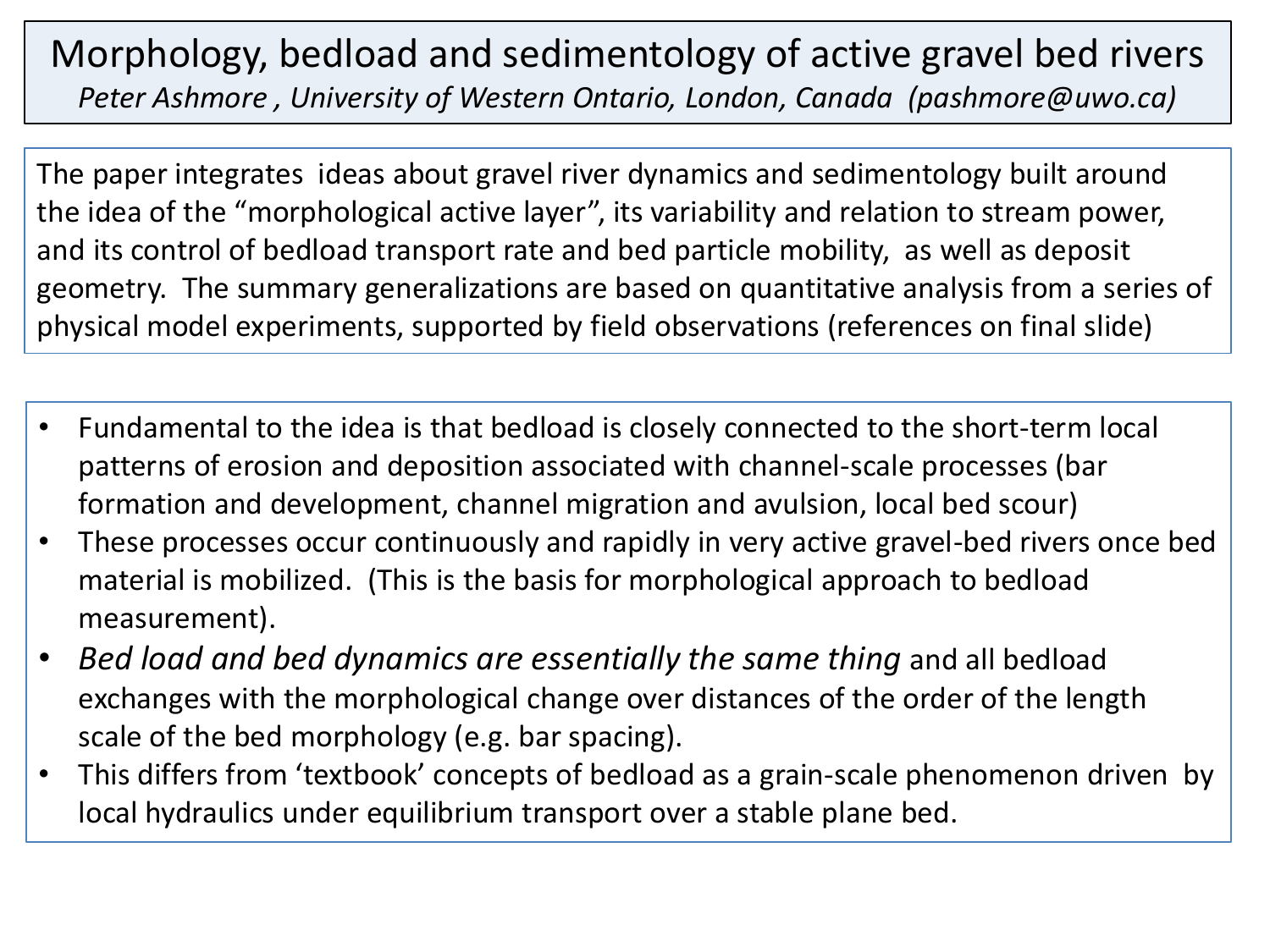#### Morphological active layer



A morphologically active gravel river bed (braided in this case) undergoes constant morphological change at mobilising flows. This can be seen as intricate patterns of positive and negative elevation change over a defined time period (minutes in this case of active braiding in a flume)

The morphological active layer is then the layer of bed sediment involved in morphological change and bedload over the defined time period. The lateral extent and vertical amplitude of the morphological active layer depends on river type and size, and therelative magnitude of the forcing flow.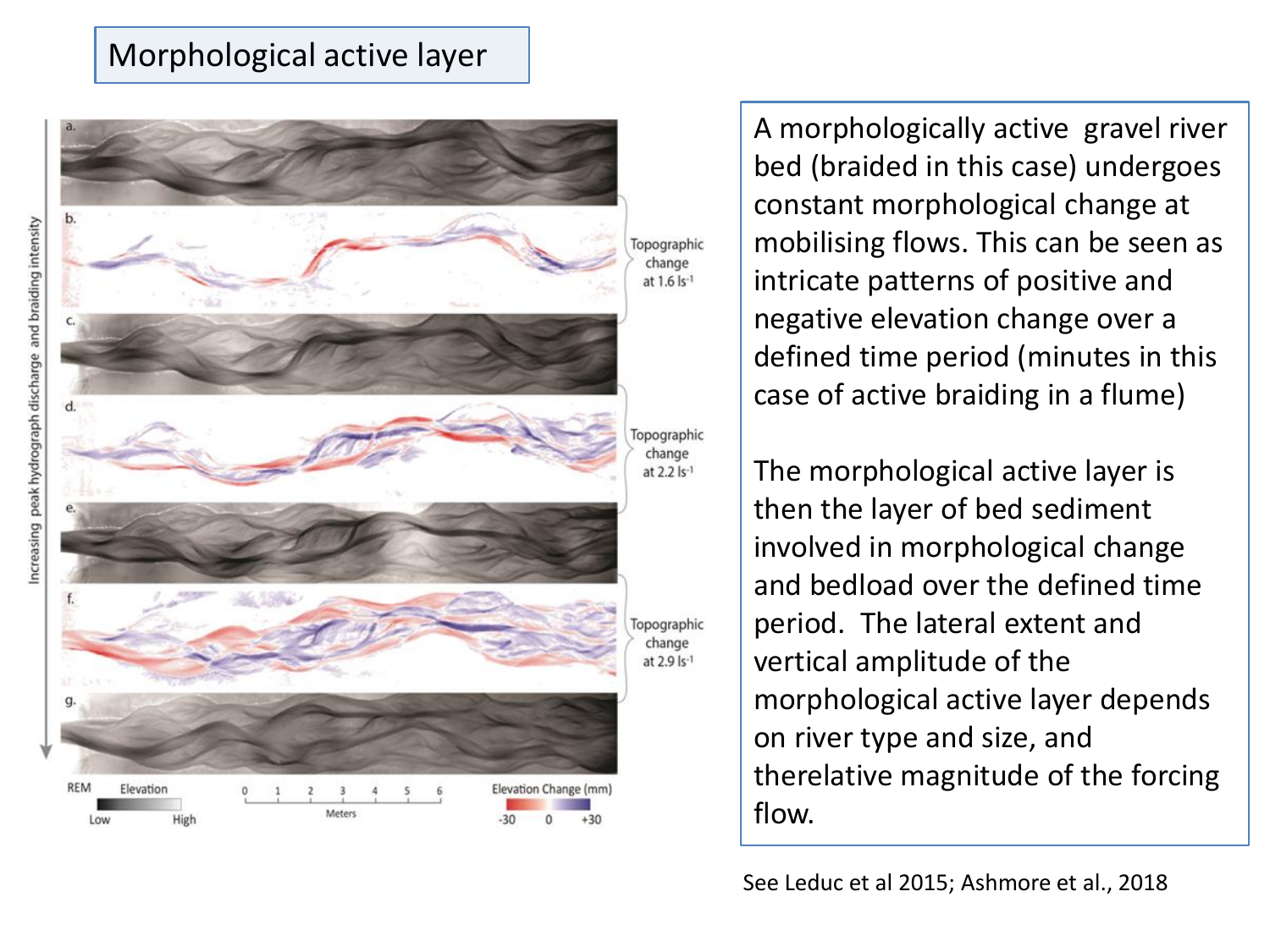Morphological active layer and bedload

Active layer dimensions (area, width, depth, volume) increase with increased flow forcing (both 'at a station' and 'downstream')



- Bedload transport is strongly correlated with active layer dimensions – especially width and to lesser extent the depth
- No morphological activity = no bedload. (i.e. no 'wash load' over static bed) – so we can define a channel-scale morphological threshold for bedload rather than grain threshold.



Active layer dimensions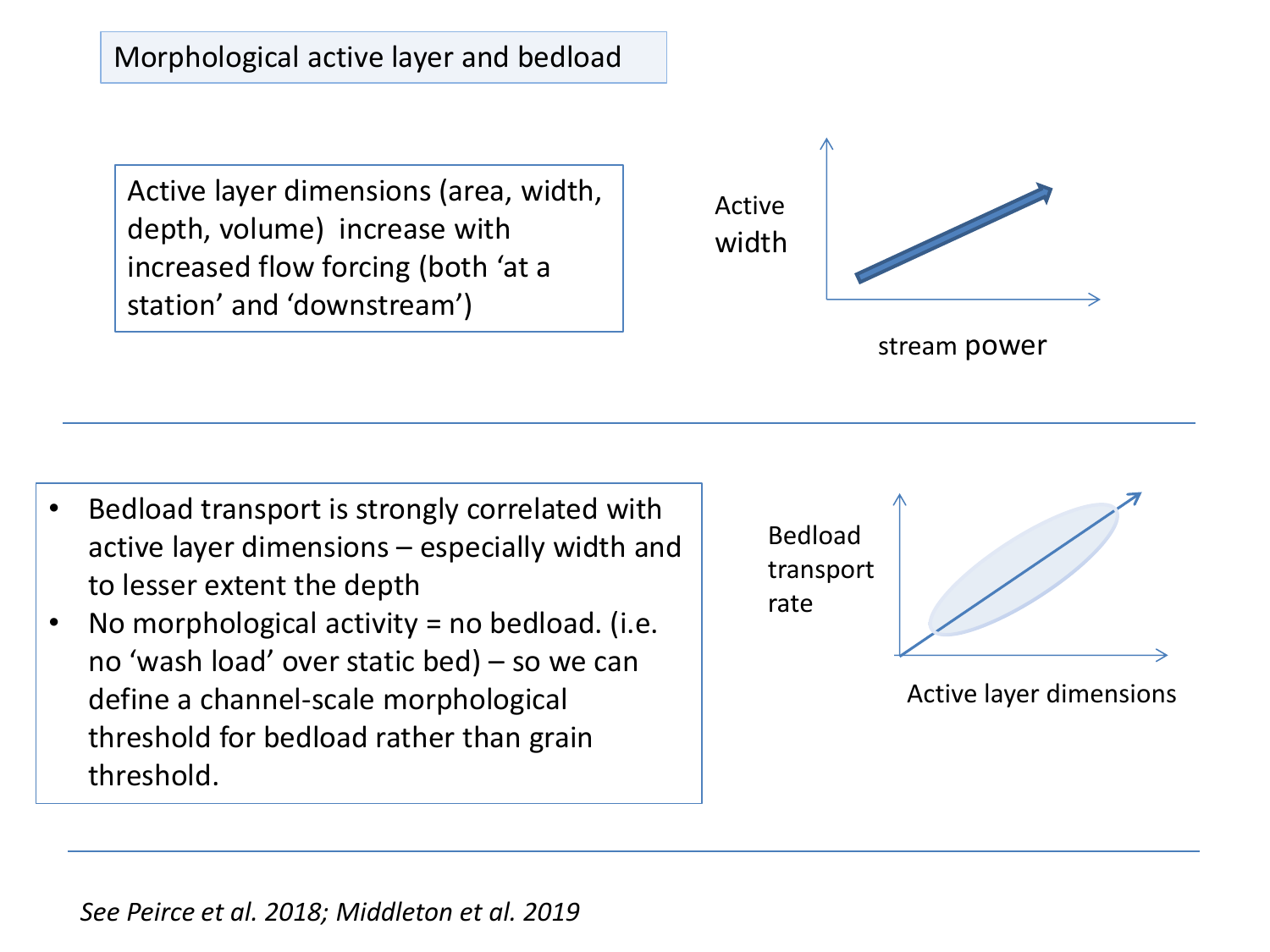### Consequences of morphological control of bedload

- Temporal and spatial variability in bedload relates to channel scale morphological process variation – the dynamic effects of local channel processes on the morphological active layer translate into bedload variability in time and along the channel
- Spatial correlation of bedload transport rate decays rapidly over a few channel widths in relation to spatial scale of variation of the morphological dynamics
- Frequency distribution of active layer dimensions and bedload transport rate co-vary – range and amplitude of variation increase with average active layer dimensions
- Bedload transport rate can be measured from morphological active layer dimensions and correlates strongly with independent direct flux measurement
- Bed particle path length is 'slaved' to channel morphology length and the mean and modal path length is approximately the bar length scale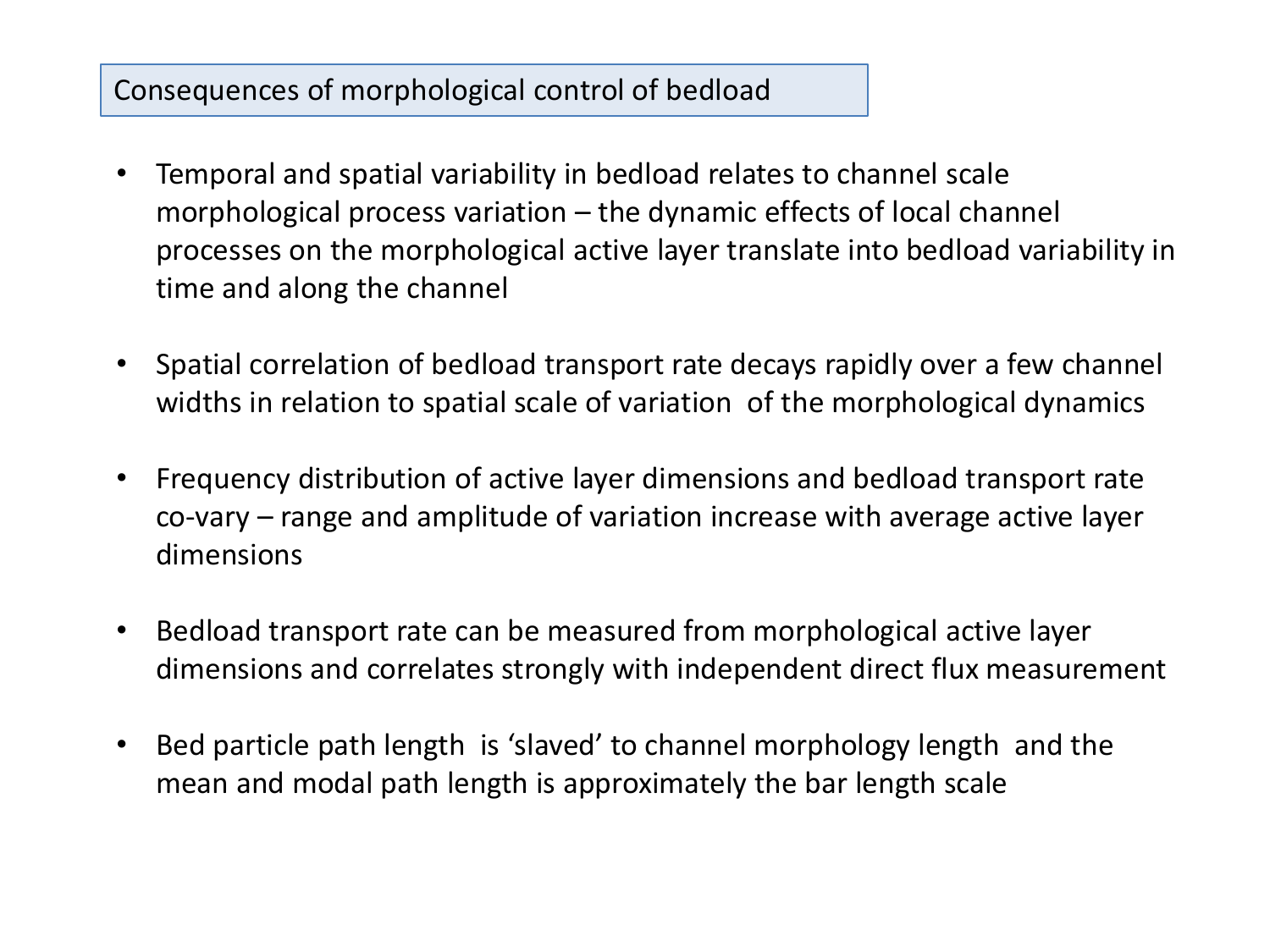Morphological active layer, bed material mobility and deposit characteristics

- Bedload mobility e.g. ratio of subsurface to bedload particle size (Ds/Db) tied to active layer dimensions – larger scale bed turnover requires mobility of all size fractions.
- Bedload approaches equal mobility at highest morphological active layer dimensions Peirce et al. 2019

Minimum surface elevation of morphological active layer sets deposit geometry thickness and distribution in relation to

Turnover of morphological active layer Morphological dynamics and extensive morphological active layer create homogeneous (on average) mixing of grain sizes within the deposit, consistent with bed material equal mobility (Figure show similar grain size distribution for a series of horizontal slices within the time-integrated active layer) and the set of the latter of the left and the leduc et al. 2015;







Gardner et al., 2017